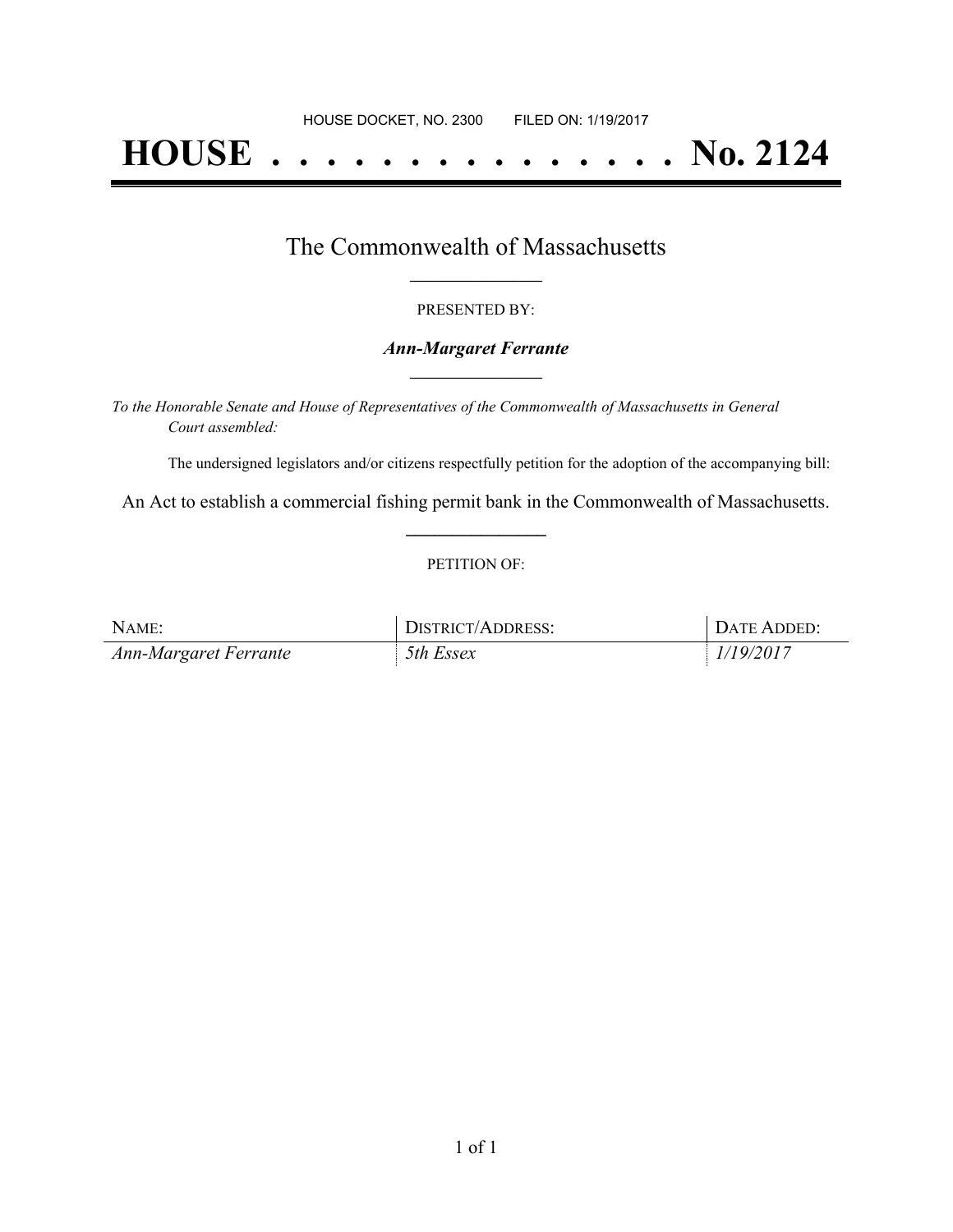## **HOUSE . . . . . . . . . . . . . . . No. 2124**

By Ms. Ferrante of Gloucester, a petition (accompanied by bill, House, No. 2124) of Ann-Margaret Ferrante for legislation to direct the Department of Agriculture to establish a commercial fishing permit bank. Environment, Natural Resources and Agriculture.

### [SIMILAR MATTER FILED IN PREVIOUS SESSION SEE HOUSE, NO. *3413* OF 2015-2016.]

## The Commonwealth of Massachusetts

**In the One Hundred and Ninetieth General Court (2017-2018) \_\_\_\_\_\_\_\_\_\_\_\_\_\_\_**

**\_\_\_\_\_\_\_\_\_\_\_\_\_\_\_**

An Act to establish a commercial fishing permit bank in the Commonwealth of Massachusetts.

Be it enacted by the Senate and House of Representatives in General Court assembled, and by the authority *of the same, as follows:*

1 SECTION 1. The first paragraph of section 2 of chapter 128 of the General Laws, as

2 appearing in the 2012 Official Edition, is hereby amended by adding the following clause:-

3 (h) purchase any federal fishery permit issued pursuant to 50 CFR part 600 et seq. from

4 any permit holder to the extent that such permit is transferrable under federal law.

5 SECTION 2. Chapter 130 of the General Laws is hereby amended by adding the

- 6 following section:-
- 7 Section107. The department of agricultural resources shall establish and implement a 8 commercial fishing permit bank whereby the department shall maintain any federal fishery 9 permits it purchases pursuant to clause (h) of section 2 of chapter 128. The department of